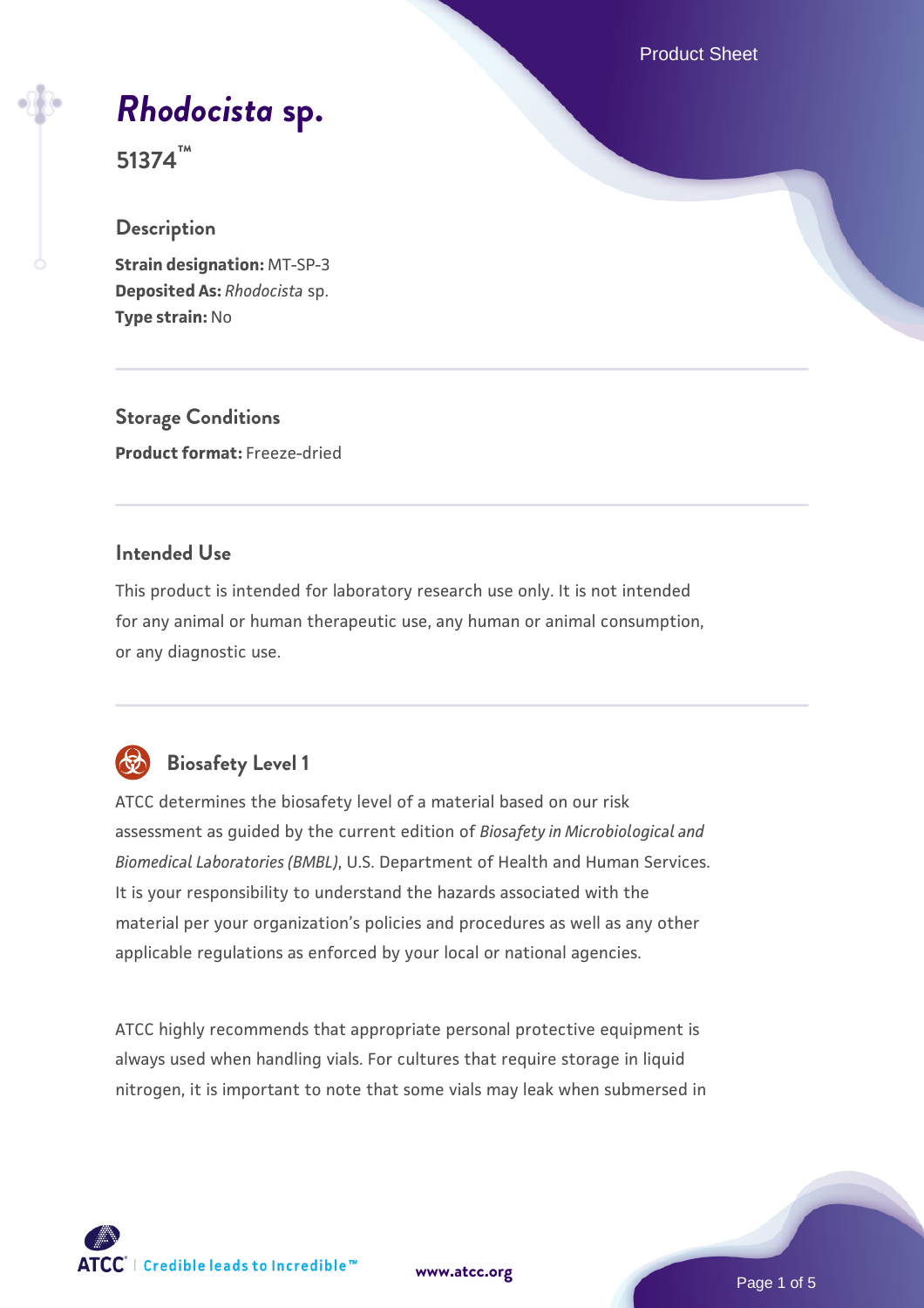liquid nitrogen and will slowly fill with liquid nitrogen. Upon thawing, the conversion of the liquid nitrogen back to its gas phase may result in the vial exploding or blowing off its cap with dangerous force creating flying debris. Unless necessary, ATCC recommends that these cultures be stored in the vapor phase of liquid nitrogen rather than submersed in liquid nitrogen.

### **Certificate of Analysis**

For batch-specific test results, refer to the applicable certificate of analysis that can be found at www.atcc.org.

#### **Growth Conditions**

**Medium:**  [ATCC Medium 550: R 8 A H medium](https://www.atcc.org/-/media/product-assets/documents/microbial-media-formulations/5/5/0/atcc-medium-550.pdf?rev=277c63d72c624a209f5db6c3a3216d20) [ATCC Medium 550: R 8 A H medium](https://www.atcc.org/-/media/product-assets/documents/microbial-media-formulations/5/5/0/atcc-medium-550.pdf?rev=277c63d72c624a209f5db6c3a3216d20) [ATCC Medium 663: PYG medium](https://www.atcc.org/-/media/product-assets/documents/microbial-media-formulations/6/6/3/atcc-medium-663.pdf?rev=39d2fb8d4f224afdb850fb1c1ce4c471) **Temperature:** 26°C **Atmosphere:** Anaerobic

### **Material Citation**

If use of this material results in a scientific publication, please cite the material in the following manner: *Rhodocista* sp. (ATCC 51374)

### **References**

References and other information relating to this material are available at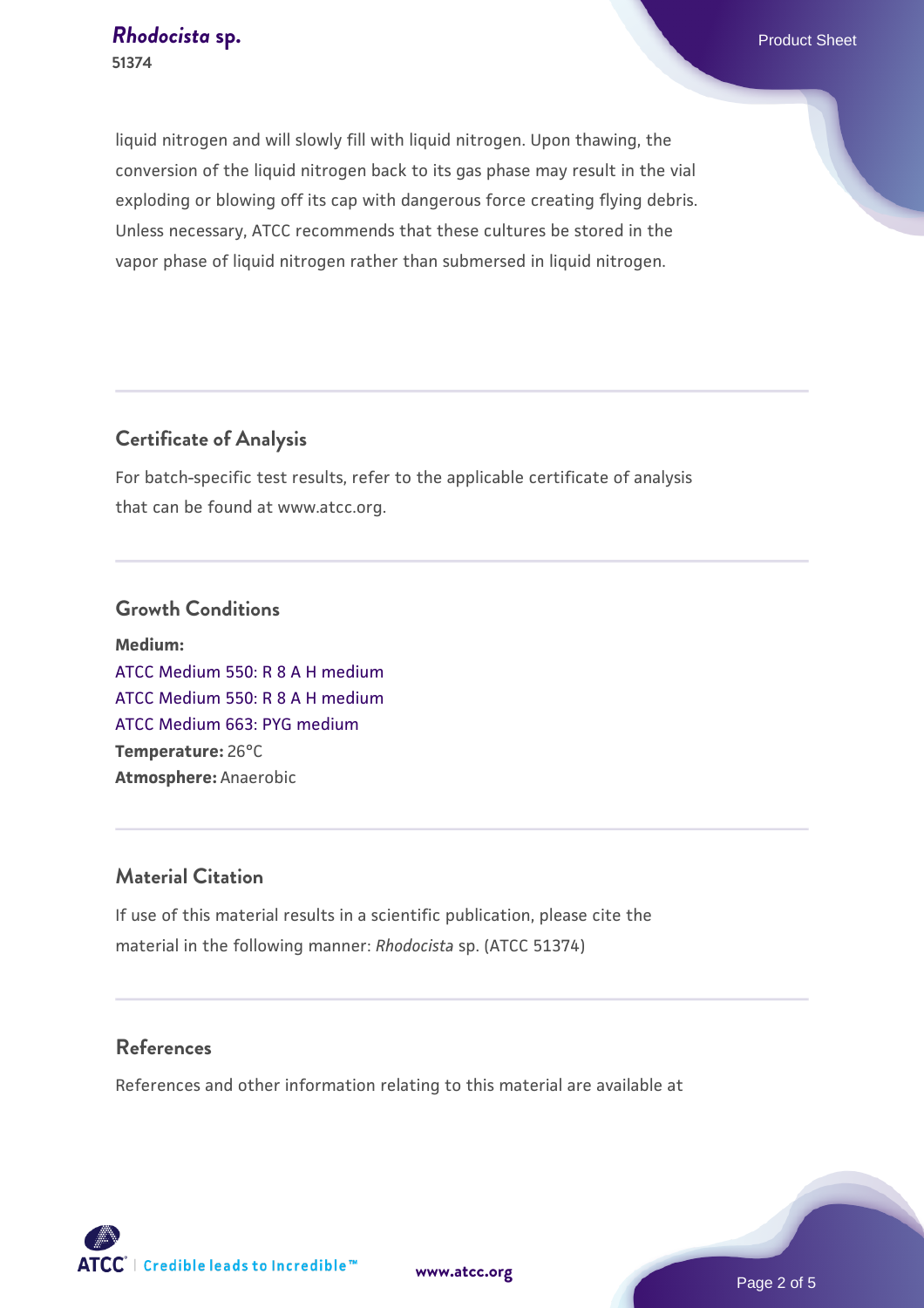# **[Rhodocista](https://www.atcc.org/products/51374) [sp.](https://www.atcc.org/products/51374)** Product Sheet

**51374**

www.atcc.org.

### **Warranty**

The product is provided 'AS IS' and the viability of ATCC® products is warranted for 30 days from the date of shipment, provided that the customer has stored and handled the product according to the information included on the product information sheet, website, and Certificate of Analysis. For living cultures, ATCC lists the media formulation and reagents that have been found to be effective for the product. While other unspecified media and reagents may also produce satisfactory results, a change in the ATCC and/or depositor-recommended protocols may affect the recovery, growth, and/or function of the product. If an alternative medium formulation or reagent is used, the ATCC warranty for viability is no longer valid. Except as expressly set forth herein, no other warranties of any kind are provided, express or implied, including, but not limited to, any implied warranties of merchantability, fitness for a particular purpose, manufacture according to cGMP standards, typicality, safety, accuracy, and/or noninfringement.

#### **Disclaimers**

This product is intended for laboratory research use only. It is not intended for any animal or human therapeutic use, any human or animal consumption, or any diagnostic use. Any proposed commercial use is prohibited without a license from ATCC.

While ATCC uses reasonable efforts to include accurate and up-to-date information on this product sheet, ATCC makes no warranties or representations as to its accuracy. Citations from scientific literature and patents are provided for informational purposes only. ATCC does not warrant that such information has been confirmed to be accurate or complete and



**[www.atcc.org](http://www.atcc.org)**

Page 3 of 5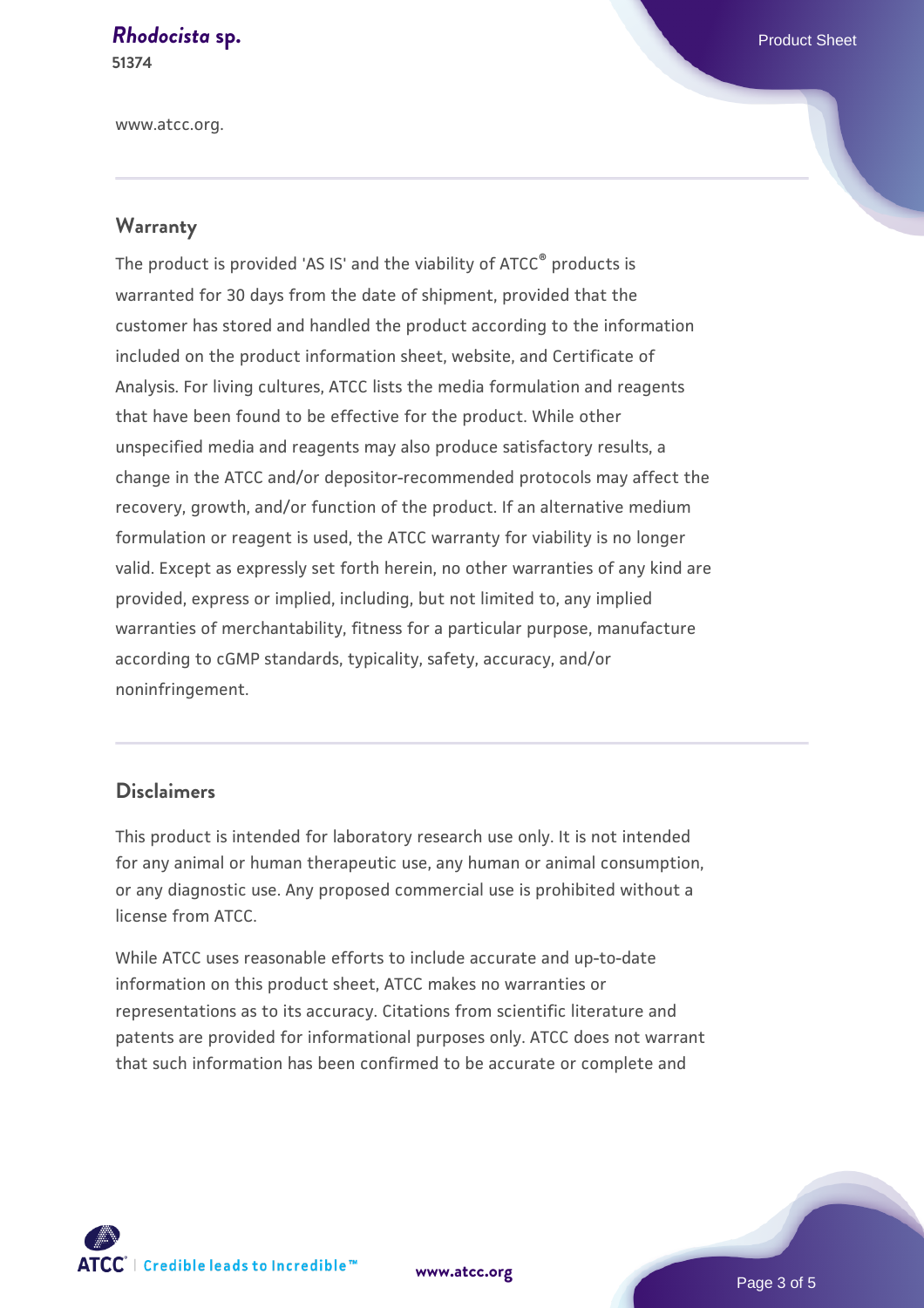the customer bears the sole responsibility of confirming the accuracy and completeness of any such information.

This product is sent on the condition that the customer is responsible for and assumes all risk and responsibility in connection with the receipt, handling, storage, disposal, and use of the ATCC product including without limitation taking all appropriate safety and handling precautions to minimize health or environmental risk. As a condition of receiving the material, the customer agrees that any activity undertaken with the ATCC product and any progeny or modifications will be conducted in compliance with all applicable laws, regulations, and guidelines. This product is provided 'AS IS' with no representations or warranties whatsoever except as expressly set forth herein and in no event shall ATCC, its parents, subsidiaries, directors, officers, agents, employees, assigns, successors, and affiliates be liable for indirect, special, incidental, or consequential damages of any kind in connection with or arising out of the customer's use of the product. While reasonable effort is made to ensure authenticity and reliability of materials on deposit, ATCC is not liable for damages arising from the misidentification or misrepresentation of such materials.

Please see the material transfer agreement (MTA) for further details regarding the use of this product. The MTA is available at www.atcc.org.

### **Copyright and Trademark Information**

© ATCC 2021. All rights reserved. ATCC is a registered trademark of the American Type Culture Collection.

#### **Revision**

This information on this document was last updated on 2021-05-19

### **Contact Information**



**[www.atcc.org](http://www.atcc.org)**